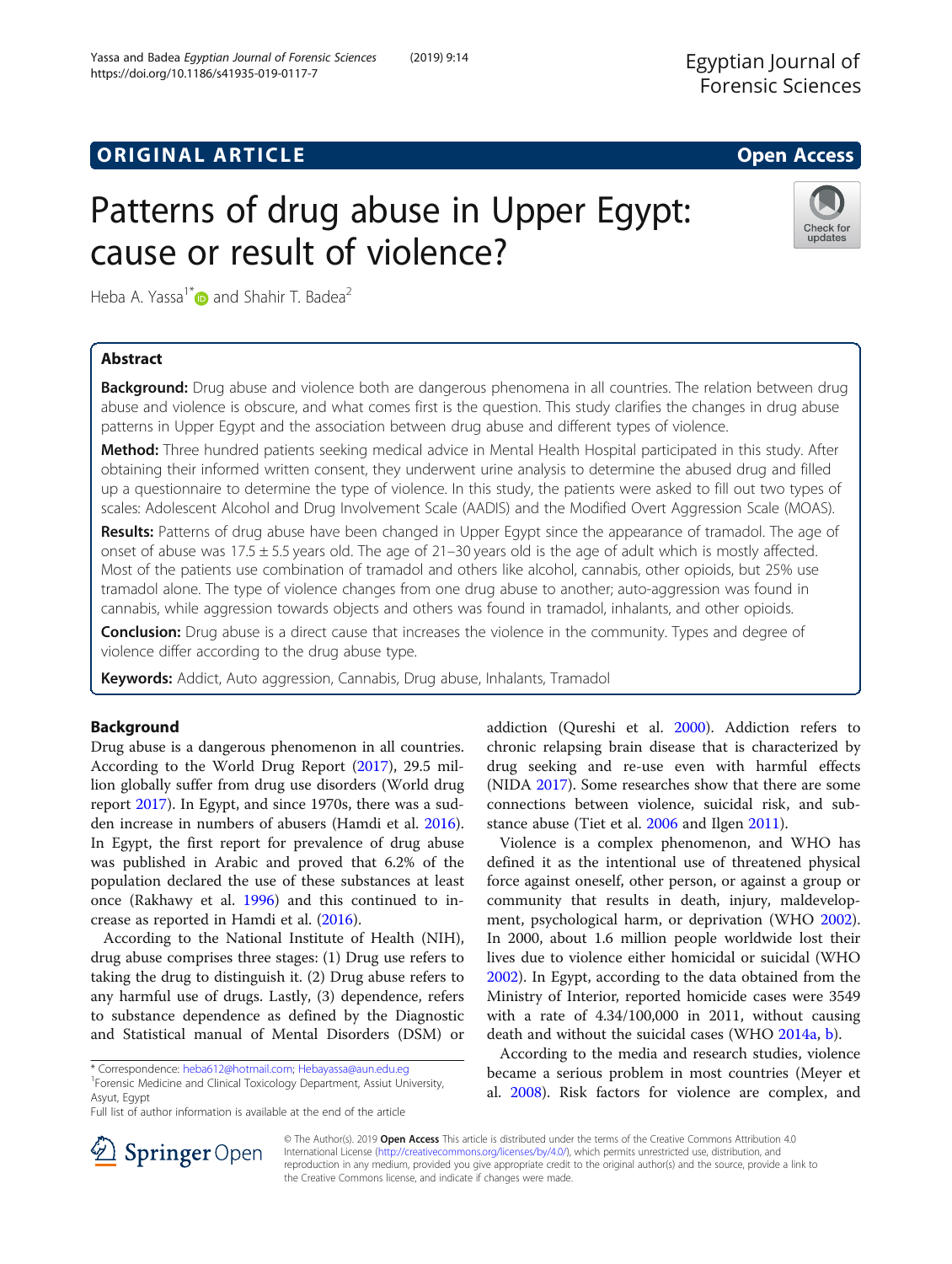many factors may contribute and interact. Researchers conclude a complex relation between violence and drug abuse where many variables can contribute and are difficult to be measured (Boles and Miotto [2003\)](#page-7-0). The aim of this study is to assess the relationship between use of certain type of drug abuse and the type of violence related to it, as well as the degree of violence, and to clarify the patterns of drug abuse in Upper Egypt.

## Materials and method

## **Participants**

The study was conducted in addiction clinic, Assiut Mental Health Hospital, during the year of 2017, after the permission of the ethical and research committee of the General Secretarial of Mental Health and Addiction was obtained. Three hundred addicts participated in this study after obtaining their informed consent, with full explanation of the study and its steps. All patients who participated in the study were asked to fill up a questionnaire (Additional files [1,](#page-6-0) [2](#page-6-0) and [3](#page-6-0)) with the authors' help and gave a urine sample for drug abuse analysis. Complete confidentiality was followed where all data and information either obtained from patients or obtained during interviews were kept as secrets. Questionnaires were maintained by code numbers and not by the patients' names.

## Method

Sociodemographic data and history of addiction were taken using the form prepared for the study. Many variables were included such as age, sex, educational level, residence, age of onset of substance or drug use, and information about the criminal and violence history as seen in Additonal files [1](#page-6-0), [2](#page-6-0) and [3](#page-6-0), using the Modified Overt Aggression Scale (MOAS) and Adolescent Alcohol and Drug Involvement Scale (AADIS) scales (Kay et al. [1988](#page-7-0); and Moberg and Hahn [1991\)](#page-7-0).

Data related to the substance use, amount, method of use, and manner of use were taken from the patients according to the questionnaire and the form in Additional files [1](#page-6-0) and [3](#page-6-0). Data for the violence and aggression behaviors for the patients before and during addiction were taken according to the MOAS form.

Validation of AADIS form was done by adding the most common drugs used in Egypt (tramadol and bango).

Urine analysis for all patients was done using Multi-Drug Step Screen Test Panel for urine with cutoff value shown in Table 1 to confirm their history about the drug abuse. Immunoassays are tests based upon the ability of the antibody to bind with the drug of abuse (Feldkamp [2010\)](#page-7-0). A qualitative, rapid test includes large-scale screening. The main disadvantage is that false positive results may occur (Wu [2001](#page-8-0) and Moller et al. [2008\)](#page-7-0). When a difference was detected between the history and the test, a confirmatory test using high-performance liquid chromatography (HPLC) was used.

Urine specimen validity test criteria were done according to the Mandatory Guidelines for Federal Workplace Drug Testing Program (FR [2017](#page-7-0)).

## Results

Table 1 shows the cutoff value used in this study according to the kits used in the study, the Multi-Drug One Step Screen Test Panel. The kits can assess amphetamine, barbiturates, benzodiazepines, cocaine, heroin, marijuana, methadone, methamphetamine, methylenedioxymet-amphetamine, morphine, opiates, phencyclidine, tricyclic Antidepressant, and tramadol.

**Table 1** The cut off value of the One Step Screen Test panel for urine (according to the kit used)

| Test                                 | Calibrator                         | Cutoff (ng/ml) |
|--------------------------------------|------------------------------------|----------------|
| Amphetamine (AMP)                    | d-Amphetamine                      | 1000           |
| Barbiturates (BAR)                   | Secobarbital                       | 300            |
| Benzodiazepines (BZO)                | Oxazepam                           | 300            |
| Cocaine (COC)                        | Benzoylecgonine                    | 300            |
| Heroin (HRN)                         | 6 Acetylmorhine                    | 10             |
| Marijuana                            | THC) 11-nor-Δ9- THC-9 COOH)        | 50             |
| Methadone (MTD)                      | Methadone                          | 300            |
| Methamphetamine (mAMP)               | d-Methamphetamine                  | 1000           |
| Methylenedioxymethamphetamine (MDMA) | d,I Methylenediox-ymethamphetamine | 500            |
| Morphine (MOP 300 or OPI 300)        | Morphine                           | 300            |
| Opiates (OPI 2000)                   | Morphine                           | 2000           |
| Phencyclidine (PCP)                  | Phencyclidine                      | 25             |
| Tricyclic antidepressants (TCA)      | Nortriptyline                      | 1000           |
| Tramadol (TRA)                       | Tramadol                           | 100            |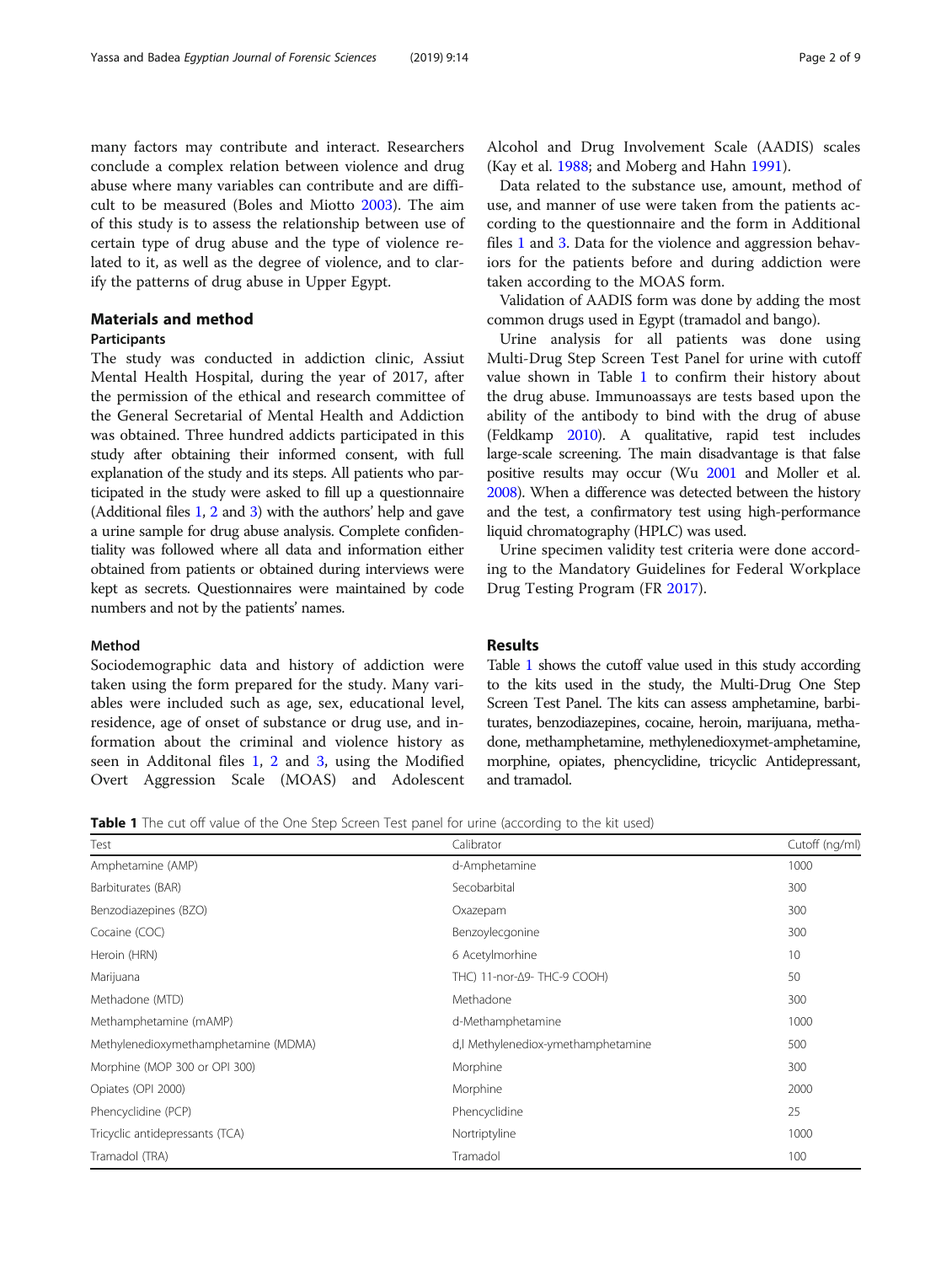| Characteristics         |            | Committed violence in period of addiction |                |                | Analysis       |                  |
|-------------------------|------------|-------------------------------------------|----------------|----------------|----------------|------------------|
|                         | No.        | $\%$                                      | No.            | $\%$           | $\mathsf{df}$  | $\boldsymbol{P}$ |
| Age                     |            |                                           |                |                |                |                  |
| 10 to $\leq$ 20         | 32         | 10.7                                      | $10$           | 3.33           |                |                  |
| 21 to ≤ 30 <sup>*</sup> | $175*$     | $58.3*$                                   | $105*$         | $35*$          | $\mathbf{1}$   | $0.05*$          |
| 31 to $\leq 40$         | $75\,$     | 25                                        | 55             | 18.3           |                |                  |
| 41 to $\leq$ 50         | 18         | 6                                         | $\overline{7}$ | 2.33           |                |                  |
| Sex                     |            |                                           |                |                |                |                  |
| Males                   | 295        | 98.3                                      | 175            | 58.33          | $\mathbf{1}$   | $0.001**$        |
| Females                 | 5          | $1.7\,$                                   | $\overline{2}$ | 0.66           |                |                  |
| Education               |            |                                           |                |                |                |                  |
| University              | 52         | 17.3                                      | 32             | 10.6           |                |                  |
| Secondary school        | 100        | 33.4                                      | 60             | $20\,$         | $\overline{2}$ | n.s              |
| Primary school          | 45         | 15                                        | 28             | 9.33           |                |                  |
| Illiterate              | 103        | 34.3                                      | 57             | 19             |                |                  |
| Marital status          |            |                                           |                |                |                |                  |
| Married                 | 102        | 34                                        | 53             | 17.66          |                |                  |
| Not married             | 134        | 44.7                                      | 72             | 24             | $\overline{2}$ | n.s.             |
| Separate/divorced       | 64         | 21.3                                      | 52             | 17.33          |                |                  |
| Residence               |            |                                           |                |                |                |                  |
| Rural                   | 147        | 49                                        | 86             | 28.66          | $\overline{2}$ | n.s              |
| Urban                   | 153        | 51                                        | 91             | 30.33          |                |                  |
| Occupation              |            |                                           |                |                |                |                  |
| Unemployed              | 75         | 25                                        | 45             | 15             |                |                  |
| Student                 | 102        | 34                                        | 54             | 18             | $\overline{2}$ | n.s              |
| Regular work            | 66         | 22                                        | 37             | 12.33          |                |                  |
| Irregular work          | 57         | 19                                        | 41             | 13.66          |                |                  |
| Be a previous victim    |            |                                           |                |                |                |                  |
| Yes                     | 78         | 26                                        | 73             | 24.33          | $\mathbf{1}$   | $0.001**$        |
| No                      | 222        | 74                                        | 104            | 34.66          |                |                  |
| Duration of addiction   |            |                                           |                |                |                |                  |
| Less than 1 year        | 17         | 5.7                                       | 6              | $\overline{2}$ |                |                  |
| $1-5$ years             | 62         | 20.7                                      | 37             | 12.33          | 1              | $0.001**$        |
| 5-10 years              | 115        | 38.3                                      | 78             | 26             |                |                  |
| More than 10 years      | 106        | 35.3                                      | 56             | 18.66          |                |                  |
| Age at onset of abuse   | $17\pm5.5$ |                                           |                |                |                |                  |
| Cigarette smoking       |            |                                           |                |                |                |                  |
| $\rm No$                | $13$       | 4.3                                       | 5              | 1.66           |                |                  |
| Yes less than 10/day    | 35         | 11.7                                      | 19             | 6.33           | $\mathbf{1}$   | $0.05*$          |
| Yes 10-20/day           | 122        | 40.7                                      | 88             | 29.33          |                |                  |
| Yes more than 20/day    | 130        | 43.3                                      | 65             | 21.66          |                |                  |
| Shisha smoking          |            |                                           |                |                |                |                  |
| Yes                     | 148        | 49.3                                      | 94             | 31.33          | $\overline{2}$ | n.s.             |
| $\mathsf{No}$           | 152        | 50.7                                      | 83             | 27.66          |                |                  |

<span id="page-2-0"></span>Table 2 Sociodemographic characteristics of the studied addict patients and the relation to violence within the period of addiction

\*P value is significant ≤ 0.05<br>\*\*P value is bigbly significar

\*\*P value is highly significant <sup>≤</sup> 0.001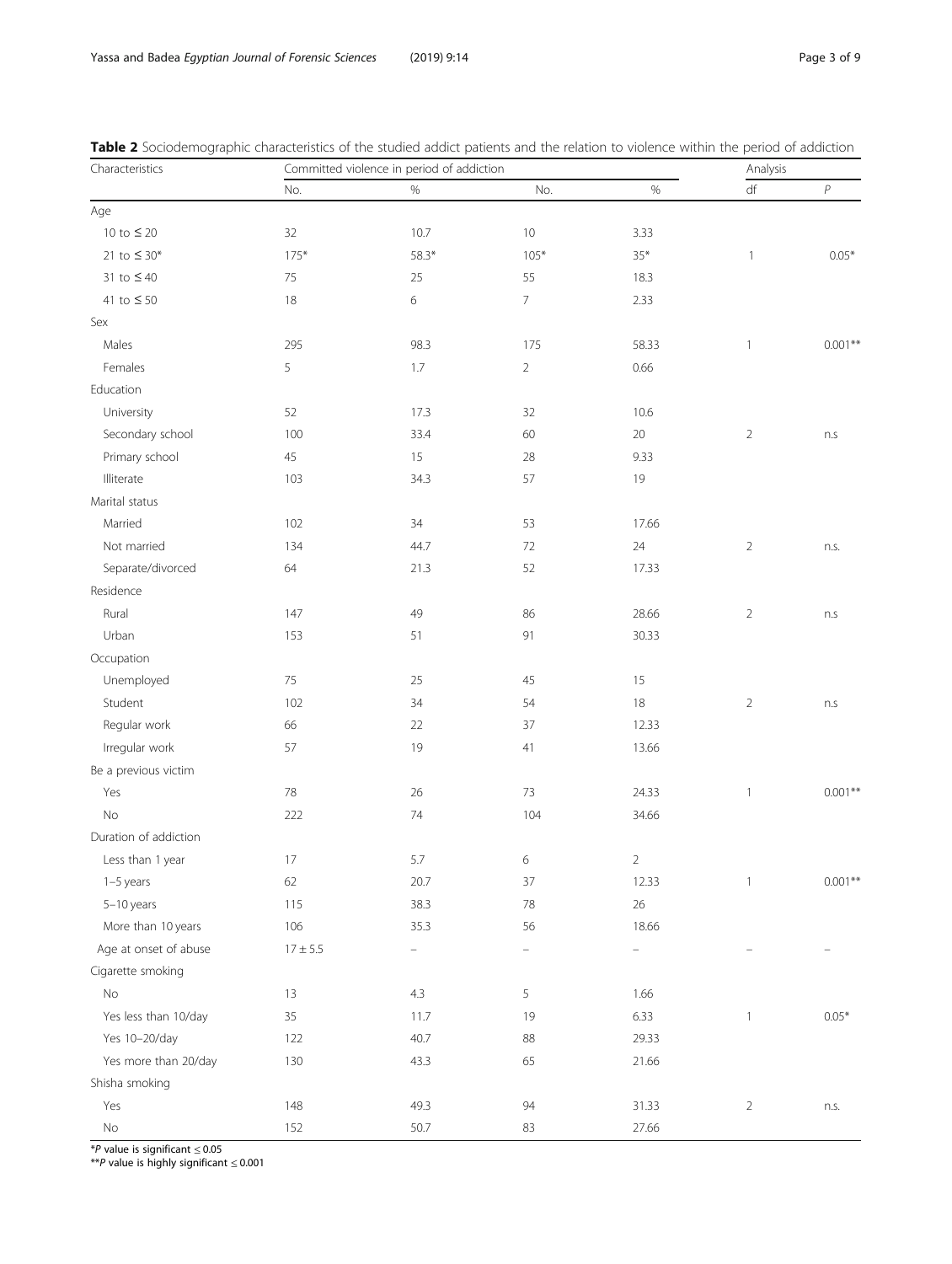| Type of drug                                                    | No.      | %        | $mean \pm SD$            | Amount taken according to AADIS Most common method of administration |
|-----------------------------------------------------------------|----------|----------|--------------------------|----------------------------------------------------------------------|
| Cannabis only (bango or hashish)                                | 20       |          | 6.66 $23 \pm 5$          | Inhalation, ingestion                                                |
| Hallucinogens (LSD, MDMA, others)                               | 0        | $0.00 -$ |                          |                                                                      |
| Alcohol only (beer, wine, liquor, or Buza)                      | 5        | 1.66     | $30 \pm 1$               | Oral                                                                 |
| Tramadol (synthetic opioids) only                               | 75       | 25       | $40 \pm 1$               | Oral                                                                 |
| Heroin only (or other opiates, opium, morphine)                 | 10       | 3.33     | $38 \pm 1$               | Ingestion, inhalation, injection                                     |
| Barbiturates only                                               | 2        |          | $0.66$ $21 \pm 1$        | Oral                                                                 |
| Cocaine only (powder, coke, blow)                               | 4        |          | $1.33$ $39 \pm 1$        | Injection, inhalation                                                |
| Rock cocaine (crack, rock, freebase)                            | 2        |          | $0.66$ 38 ± 1            | Injection, inhalation                                                |
| Inhalants only (glue, gasoline, cans, whiteout, rush, others) 2 |          | 0.66     | $40 \pm 1$               | <b>Inhalation</b>                                                    |
| Valium, other tranquilizers                                     | 3        |          | $25 \pm 1$               | Oral                                                                 |
| Amphetamines                                                    | $\Omega$ | $\Omega$ | $\overline{\phantom{0}}$ |                                                                      |
| Others                                                          | $\Omega$ | $\Omega$ | $\overline{\phantom{0}}$ |                                                                      |
| Mixed drugs                                                     | 177      | 59       | $45 \pm 8$               |                                                                      |

Table 3 Type, amount, and most common method of administration of the addictive drug used according to the AADIS (Adolescent Alcohol and Drug Involvement Scale) scale

Table [2](#page-2-0) shows sociodemographic characteristics of the studied patients and its relation with violence induced in the period of addiction. As observed from the table, significant difference among different age groups was noted ( $p = 0.05$ ). The most affected age range is 21–30 years old, the age of maximum power for work, followed by the age group 31–40 years. Regarding sex differences, a high significance was detected between both male and female genders where addiction was most prominent in Upper Egypt male patients than female patients. Educational level showed no significant difference among those who received university degree or those who were illiterate. Concerning marital status, occupation, and shisha smoking, no significant difference was observed. By comparing those who were victims of violence during their childhood and those who were not, a highly significant difference  $(p = 0.001)$  was observed, where the percentage of violence reached 24.33%. There was also a highly significant difference ( $p = 0.001$ ) according to the duration of addiction. Violence increased among those with 5 to 10 years' addiction followed by those with more than 10 years of addiction, and there was a highly significant difference among those of cigarette smoking more than 20 cigarettes per day.

Table 3 shows the type of abused drug, doses according to AADIS (Adolescent Alcohol and Drug Involvement Scale), and the most common methods used by patients. Most of the patients used multiple drugs, followed by addiction to tramadol, a synthetic opioid that appeared in Egypt primarily as a drug for pain relief and later on as an addictive drug. According to the scale, the patterns of drugs used among patients were very high; the scale mean was 45 in mixed drug use. The table also shows that the use of hallucinogen, like LSD and MDMA, and amphetamines is not common among patients in Upper Egypt.

Table 4 shows the Modified Overt Aggression Scale (MOAS) scores in the period before and after addiction. It shows highly significant difference in all types of aggression (verbal aggression, physical aggression towards objects, towards self, and towards others), after addiction if compared by the period before addiction.

In Table [5,](#page-4-0) the relation between different types of addictive drugs among patients and the type of violence according to the MOAS is demonstrated. It appeared that cannabis abuse was more related to physical self-aggression; abuse of alcohol was more related to verbal and physical aggression towards others; tramadol

Table 4 Modified Overt Aggression Scale (MOAS) (Modified Overt Aggression Scale) in patients, before and after addiction

| Modified Overt Aggression Scale (MOAS)     | Before addiction | After addiction | P value    |
|--------------------------------------------|------------------|-----------------|------------|
| Verbal aggression                          | $0 \pm 1$        | $3 \pm 1$       | $0.001$ ** |
| Physical aggression towards objects        | 0 ± 1            | $3 + 1$         | $0.001$ ** |
| Physical self-aggression (auto-aggression) | $0 \pm 1$        | $3 + 1$         | $0.001$ ** |
| Physical aggression towards others         | $0 \pm 1$        | $3 + 1$         | $0.001$ ** |
| Total score                                | $0 - 10$         | $20 - 40$       | $0.001$ ** |

\*\*P value is highly significant <sup>≤</sup> 0.001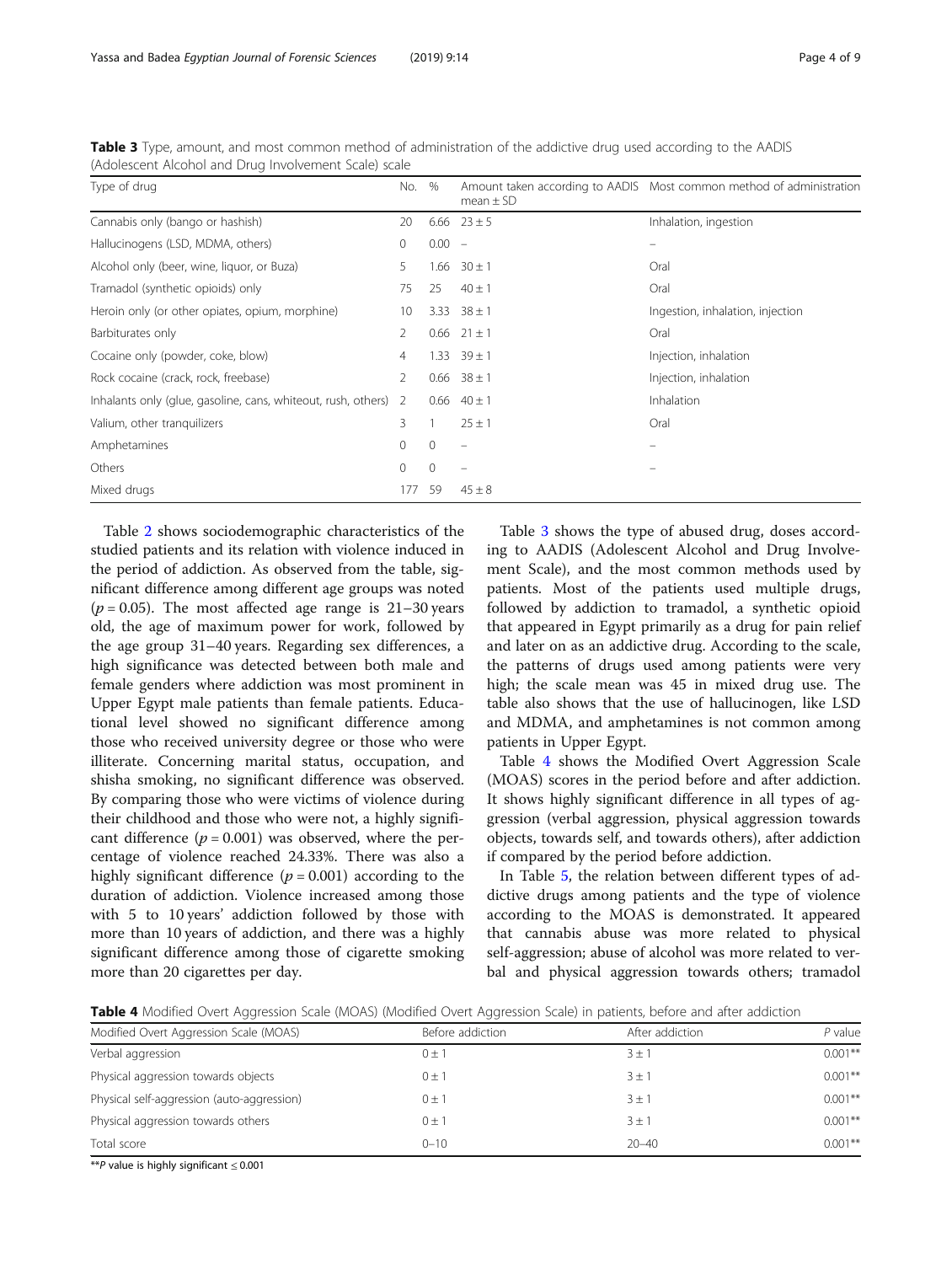|                                                                  | Verbal aggression                        | Physical aggression<br>towards objects | Physical self-<br>aggression | Physical aggression<br>towards others | Total<br>scores         |
|------------------------------------------------------------------|------------------------------------------|----------------------------------------|------------------------------|---------------------------------------|-------------------------|
|                                                                  | Mean $\pm$ SD                            | $Mean \pm SD$                          | $Mean \pm SD$                | $Mean \pm SD$                         | Mean $\pm$<br><b>SD</b> |
| Cannabis only (bango or hashish)                                 | $2 \pm 1$                                | $2 \pm 1$                              | $3 \pm 1$                    | $1 \pm 1$                             | $13 - 25$               |
| Hallucinogens (LSD, MDMA, others)                                | Not present in the study<br>sample (N.P) | (N.P)                                  | (N.P)                        | (N.P)                                 | (N.P)                   |
| Alcohol only (beer, wine, liquor)                                | $3 \pm 1$                                | $1 \pm 1$                              | $1 \pm 1$                    | $2 \pm 1$                             | $11 - 26$               |
| Tramadol (synthetic opioids)                                     | $3 \pm 1$                                | $3 \pm 1$                              | $2 \pm 1$                    | $3 \pm 1$                             | $17 - 37$               |
| Heroin only (or other opiates, opium,<br>morphine)               | $1 \pm 1$                                | $1 \pm 1$                              | $2 \pm 1$                    | 3 ± 1                                 | $14 - 28$               |
| Barbiturates only                                                | $1 \pm 1$                                | $1 \pm 1$                              | $3 \pm 1$                    | $1 \pm 1$                             | $23 - 26$               |
| Cocaine only (powder, coke, blow)                                | $1 \pm 1$                                | $1 \pm 1$                              | $2 \pm 1$                    | $2 \pm 1$                             | $17 - 27$               |
| Rock cocaine (crack, rock, freebase)                             | $1 \pm 1$                                | $1 \pm 1$                              | $2 \pm 1$                    | $2 \pm 1$                             | $17 - 27$               |
| Inhalants only (glue, gasoline, cans,<br>whiteout, rush, others) | $3 \pm 1$                                | $3 \pm 1$                              | $2 \pm 1$                    | 3 ± 1                                 | $17 - 37$               |
| Valium, other tranguilizers                                      | $1 \pm 1$                                | $1 \pm 1$                              | $1 \pm 1$                    | $1 \pm 1$                             | $10 - 20$               |
| Amphetamines                                                     | (N.P)                                    | (N.P)                                  | (N.P)                        | (N.P)                                 | (N.P)                   |
| Others                                                           | (N.P)                                    | (N.P)                                  | (N.P)                        | (N.P)                                 | (N.P)                   |
| Mixed drugs                                                      | $3 \pm 1$                                | 3 ± 1                                  | $3 \pm 1$                    | 3 ± 1                                 | $20 - 40$               |

<span id="page-4-0"></span>Table 5 Relation between type of drug of abuse and violence according to (MOAS)

was related more to verbal aggression, physical aggression towards objects, and aggression towards others; heroin was related to physical aggression towards others; cocaine (either powder or crack) was related to aggression towards self and others; inhalants were more related with the verbal aggression and aggression towards objects and towards others; and finally, in case of mixed drugs, all types of aggression can occur.

Table [6](#page-5-0) shows the relation between drugs and the type of committed crime during the period of addiction. It appears crimes committed differ according to type of abused drug. Cannabis was mostly related to self-damage such as suicide, and tramadol was mostly related to making quarrels with friends and family as well as stealing from others to gain the drug. Cocaine and heroin were mostly related to sexual crime and selling drugs to gain money.

## **Discussion**

The aim of this study is to assess the relationship between type of drug abuse and type of violence, to measure the degree of violence related to each type of drug abuse, and to clarify the patterns of drug abuse in Upper Egypt.

The sociodemographic data of abuse in Upper Egypt and its relation with violence shows male abuse was highly significant when compared with the female abuse. Age distribution of abuse was as follow: the most critical age was between 21 to 30 years old followed by 31 to 40 years old. The age of onset of drug abuse is so critical, at young age about 12 years old. There is a highly significant relation between being a previous victim and long period of addiction with occurrence of violence. There is no significant difference between the abuse among those of high education and those illiterate. There was no significant difference among those married, single, or divorced; among those living in rural or urban; and among those with occupation and those without occupation.

One of the main findings in this research is the change of the trends of abuse in Egypt from cannabis and its leaves (bango) to use the tramadol. Trends of drug abuse in Upper Egypt were cannabis mainly and its leaves (Yassa et al. [2009](#page-8-0) and Yassa [2012\)](#page-8-0). This is confirmed by Bassiony et al. ([2015\)](#page-7-0) who prove the idea that the tramadol began to be the gateway for drug abuse in Egypt. Wide availability of tramadol, its cheap price, and media appearance as a painkiller helped to introduce it widely among Egyptians (Fawzi [2011;](#page-7-0) Alsirafy et al. [2015](#page-7-0); Bassiony et al. [2015\)](#page-7-0).

World Health Organization detects that the number of tramadol abusers is growing especially in some Middle East countries (Zabihi et al. [2011;](#page-8-0) Taghaddosinejad et al. [2011](#page-7-0); and Nazarzadeh et al. [2014](#page-7-0)). According to the AADIS, the scale of use of tramadol was  $40 \pm 1$ , which is a very high scale; this indicates the excessive use of tramadol by addicts in Upper Egypt.

Some studies have confirmed the opioid activity of oral tramadol but conclude that tramadol has a modest abuse liability and also mild withdrawal symptoms which resemble those occurring after cessation of serotonin-specific reuptake inhibitors (Woody et al. [2003;](#page-7-0) Epstein et al. [2006](#page-7-0); and Radbruch et al. [2013](#page-7-0)). In this study, the abuse liability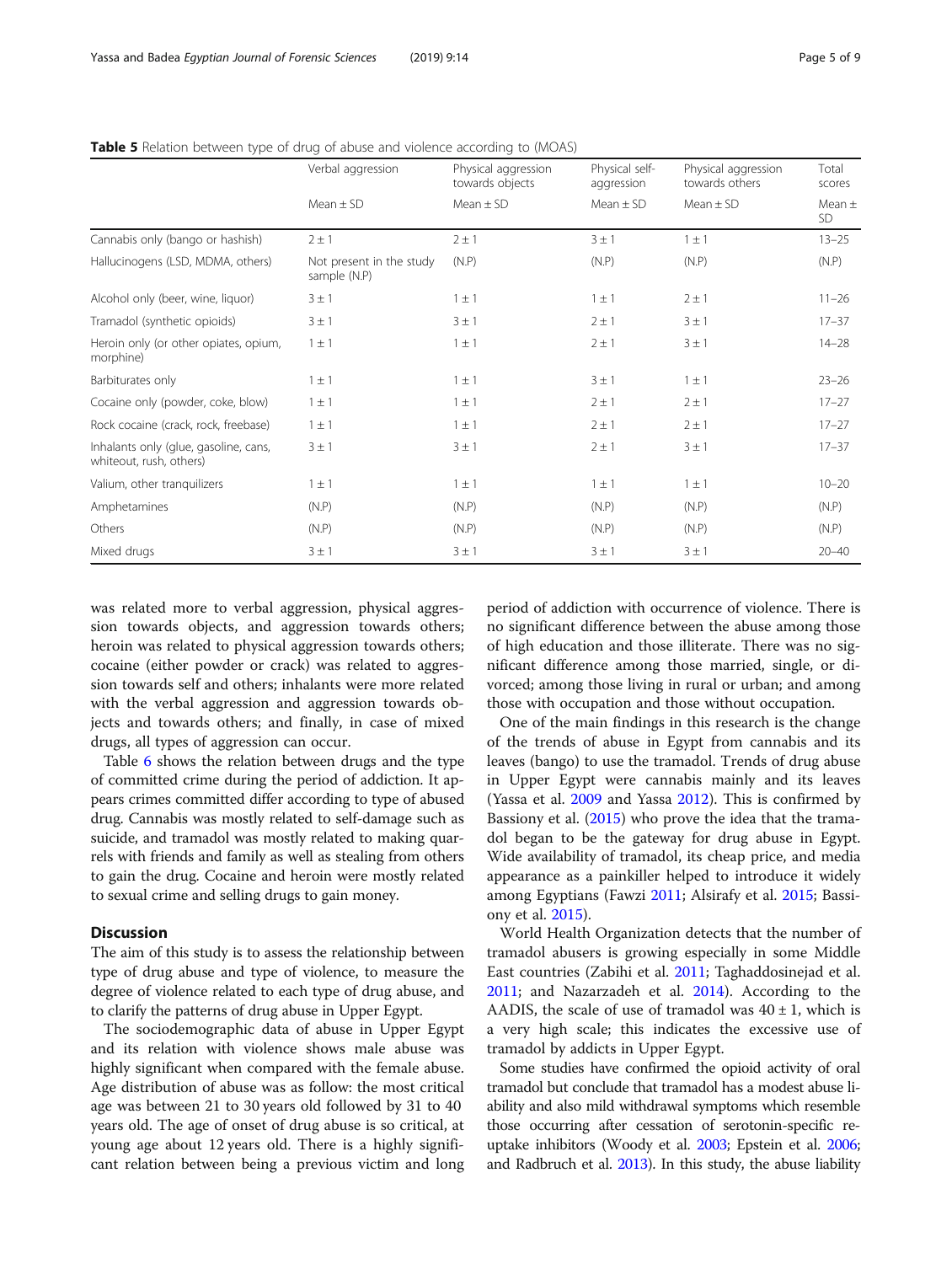<span id="page-5-0"></span>

| Table 6 Relation between type of drug abuse and type of committed crimes |                         |         |                                |                    |             |                          |                          |                   |                       |                            |                  |                      |           |                     |                |                   |                                |                     |                                 |             |                               |                                    |                |
|--------------------------------------------------------------------------|-------------------------|---------|--------------------------------|--------------------|-------------|--------------------------|--------------------------|-------------------|-----------------------|----------------------------|------------------|----------------------|-----------|---------------------|----------------|-------------------|--------------------------------|---------------------|---------------------------------|-------------|-------------------------------|------------------------------------|----------------|
|                                                                          | number<br>Total         |         | sharp objects<br>Carry guns or | Attempt<br>suicide |             | Make t<br>family         | troubles with<br>members | Make troubles and | quarrels with friends | Steal from                 | family members   | Steal from<br>others |           | with hurting        | Attack someone |                   | Kill someone<br>or try to kill |                     | Sexual crimes<br>with its types |             | for any cause<br>Go to prison | drugs<br>Sold                      |                |
|                                                                          | $\frac{\dot{\rm O}}{Z}$ | ğ.      | $\%$                           | $\frac{1}{2}$      | $\%$        | $\stackrel{\circ}{\geq}$ | $\%$                     | $\frac{1}{2}$     | $\%$                  | $\frac{\circ}{\mathsf{Z}}$ | $\%$             | ğ.                   | $\%$      | $\dot{\mathcal{Q}}$ | $\%$           | $\frac{\circ}{2}$ | S,                             | $\dot{\mathcal{Q}}$ | $\%$                            | 2<br>S      | %                             | $\stackrel{\textstyle\circ}{\geq}$ | $\%$           |
| Cannabis only<br>(bango or<br>hashish)                                   | $\gtrsim$               | 5       | 25                             | $\supseteq$        | $\mathbb S$ | $\frac{1}{1}$            | 75                       | $\overline{1}$    | 75                    | $\overline{ }$             | 35               | $\sqrt{2}$           | 25        | $\circ$             | $\circ$        | $\circ$           | $\circ$                        | $\circ$             | $\circ$                         | $\circ$     | $\circ$                       | $\circ$                            | $\circ$        |
| Alcohol only<br>(beer, wine,<br>liquor)                                  | 5                       | $\sim$  | $\sqrt{2}$                     | $\circ$            | $\circ$     |                          | $\otimes$                | 4                 | $\otimes$             | $\sim$                     | $\odot$          | 3                    | $\odot$   |                     | $\gtrsim$      | $\circ$           | $\circ$                        |                     | $\infty$                        |             | $\infty$                      |                                    | $\approx$      |
| (synthetic<br>Tramadol<br>opioids)                                       | 75                      |         | 9.3                            | 4                  | 53          | 45                       | $\infty$                 | 56                | 74.6                  | 55                         | 73.3             | 35                   | 46.6      | $\supseteq$         | 13.3           | $\circ$           | $\circ$                        | 5                   | 6.6                             | $\supseteq$ | 13.3                          | 4                                  | 53             |
| Heroin only (or<br>other opiates,<br>morphine)<br>opium,                 | $\supseteq$             | $\circ$ | 80                             | $\circ$            | $\circ$     | ${}^{\circ}$             | 80                       | ${}^{\circ}$      | $\otimes$             | $\sigma$                   | $\infty$         | $\infty$             | $\otimes$ |                     | $\supseteq$    |                   | $\supseteq$                    | 4                   | $\Theta$                        | 4           | $\Theta$                      | $\sim$                             | $\approx$      |
| <b>Barbiturates</b><br>only                                              | $\sim$                  | $\circ$ | $\circ$                        | $\circ$            | $\circ$     |                          | SO,                      |                   | SO,                   | $\circ$                    | $\circ$          | $\circ$              | $\circ$   | $\circ$             | $\circ$        | $\circ$           | $\circ$                        | $\circ$             | $\circ$                         | $\circ$     | $\circ$                       | $\circ$                            | $\circ$        |
| (powder, coke,<br>Cocaine only<br>blow)                                  | 4                       |         | 25                             | $\circ$            | $\circ$     | 4                        | $\overline{5}$           | 4                 | $\overline{100}$      | $\sim$                     | 75               | $\sim$               | 75        |                     | 25             | $\circ$           | $\circ$                        |                     | 25                              | $\sim$      | 75                            | $\sim$                             | 75             |
| Rock cocaine<br>(crack, rock,<br>freebase)                               | $\scriptstyle\sim$      | $\sim$  | $\overline{100}$               | $\circ$            | $\circ$     | $\sim$                   | $\overline{5}$           | $\sim$            | $\geq$                | $\sim$                     | $\overline{100}$ |                      | 50        |                     | S              | $\circ$           | $\circ$                        | $\sim$              | $\overline{100}$                |             | S                             | $\sim$                             | $\overline{5}$ |
| cans, whiteout,<br>(glue, gasoline,<br>Inhalants only<br>rush, others)   | $\sim$                  | $\circ$ | $\circ$                        |                    | S           |                          | SO,                      |                   | SO,                   | $\circ$                    | $\circ$          | $\circ$              | $\circ$   | $\circ$             | $\circ$        | $\circ$           | $\circ$                        | $\circ$             | $\circ$                         | $\circ$     | $\circ$                       |                                    | S              |
| Valium, other<br>tranquilizers                                           | $\sim$                  | $\circ$ | $\circ$                        | $\circ$            | $\circ$     |                          | 33.3                     |                   | 33.3                  | $\circ$                    | $\circ$          | $\circ$              | $\circ$   | $\circ$             | $\circ$        | $\circ$           | $\circ$                        | $\circ$             | $\circ$                         | $\circ$     | $\circ$                       | $\circ$                            | $\circ$        |
| Mixed drugs                                                              | 177                     | S       | 28.2                           | 43                 | 24.2        | 115                      | 64.9                     | 118               | 66.6                  | 147                        | $\approx$        | 141                  | 79.6      | $\frac{5}{3}$       | 84             | $\sim$            | $\frac{6}{1}$                  | 34                  | 19.2                            | 54          | 30.5                          | 57                                 | 32.2           |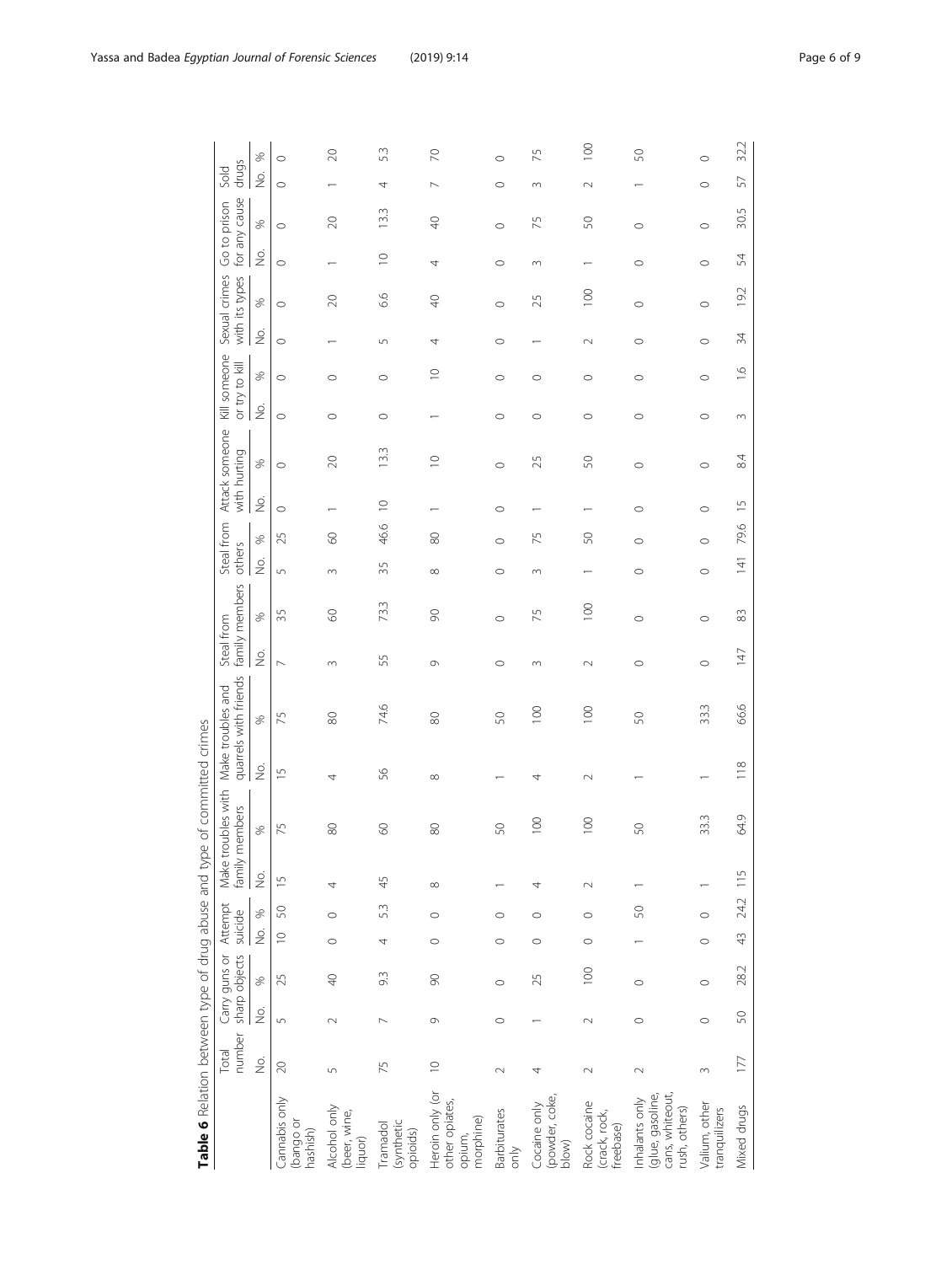<span id="page-6-0"></span>from the history of the patients is very high, the mostly used method is through oral administration, and the patients were in need to increase the dose, sometimes reaching 10 tablets (225 mg)/day, with severe withdrawal symptoms, which need hospitalization. A study done in China confirmed the result of this study as they concluded that tramadol has a clear risk of producing high abuse potential under the long-term infrequent abuse and high doses (Zhang and Liu [2013](#page-8-0)). According to the national report in Egypt, cannabis is the mostly misused substance; in this survey, they do not ask about tramadol directly as it is considered by most of adult as an analgesic and to treat the premature ejaculation (Hamdi et al. [2013](#page-7-0) and Bassiony et al. [2015\)](#page-7-0). According to the Egyptian law, tramadol is prevented to be sold in the pharmacy by using the common prescription, only by special prescription, as it is an abused drug since 2012, decision no. 125 for 2012 [\(http://cpegy.](http://cpegy.blogspot.com/2012/03/125-2012.html) [blogspot.com/2012/03/125-2012.html](http://cpegy.blogspot.com/2012/03/125-2012.html)).

This study found a correlation between the violence and drug abuse. Violence is a result, and not a causative agent for addiction. The difference among the drug abuse is the type of violence. All types of violence can be found in mixed drugs addiction, self and verbal aggression is common with cannabis abuse, and aggression towards others is common in tramadol, opioids, heroin, and inhalants addiction. Auto-aggression is common in cannabis and barbiturates. Verbal aggression is common in cannabis, tramadol, and inhalants. Aggression towards objects is found in tramadol and inhalants addiction. The aggression towards others and towards objects clarifies the homicidal crimes that are committed against unknown persons.

Harris and Barraclough ([1997\)](#page-7-0), Borowsky et al.  $(2001)$  $(2001)$ , and Claro et al.  $(2015)$  $(2015)$  found that all problems related to alcohol and other drug abuse are associated with psychiatric disorders, such as anxiety disorders, depression, attention deficit, conduct disorders, and hyperactivity disorders. This idea is supported by the finding of Yassa et al. ([2010](#page-8-0)) that abuse of bango (cannabis leaves) affects the brain cells through shrinkage and increases the fatty cell. According to Ghoneim et al. ([2014](#page-7-0)), tramadol affects the brain cells in the form of apoptosis, which can be explained by elevation of lipid peroxidation products with the inhibition of antioxidant enzyme gene. Chronic exposure to thinners or inhalants produces oxidative stress in the brain and increases the free radicals process and the glutathione peroxidase activities, which affect the brain cells (Burmistrov et al. [2001](#page-7-0); Martinez-Alfaro et al. [2011](#page-7-0) and Martínez-Alfaro et al. [2010\)](#page-7-0).

Chermack et al. ([2010](#page-7-0)) and Paim Kessler et al. ([2012](#page-7-0)) prove the relation between cocaine, either crack or powder, and alcohol with the partner violence.

In contrast to this study, Gorman and White ([1995](#page-7-0)) in their study prove that there are subcultural norms, which increase what is called the street behaviors. These norms lead to the criminal behaviors and addiction. However, in this study, the statistics of crime increase with the same individual after addiction if compared with the period before addiction. Nurco [\(1998](#page-7-0)) confirmed that in their study, they noted that the individual crime rates increase six times after addiction.

This study found that there was a significant relation between the history of patients during childhood, either due to abuse or as a stress disorders. This agrees with Swogger et al. [\(2011](#page-7-0)); Barrett et al. [\(2011\)](#page-7-0) and Lev-Ran et al. ([2012](#page-7-0)) who prove that childhood abuse, attention deficiency, and posttraumatic disorders are considered as risk factors for addiction that lead them to violence.

## Conclusion

In conclusion, drug abuse is an important risk factor for all types of violence. The risk of inflicted wounds either homicide or suicide was increased in the community due to the increase in the abused drugs. Types and degree of violence differ according to the type of drug abuse.

## Recommendations

Good treatment and rehabilitation of the addicts and abusers is a step towards reducing the rate of crimes in our area and also decreasing the number of psychiatric patients. Protection of the public from those addicts can be done only by treating and re-integrating them into the community, not by avoiding them. Forensic psychiatry can develop this balance between those patients and community protection.

#### Additional files

[Additional file 1:](https://doi.org/10.1186/s41935-019-0117-7) Annex 1: Adolescent Alcohol and Drug Involvement Scale (AADIS) according to (Moberg and Hahn's, [1991](#page-7-0)). (DOCX 26 kb) [Additional file 2:](https://doi.org/10.1186/s41935-019-0117-7) Annex 2: The Modified Overt Aggression Scale (MOAS) (Kay et al., [1988](#page-7-0)). (DOCX 21 kb)

[Additional file 3:](https://doi.org/10.1186/s41935-019-0117-7) Annex 3: Questionnaire for drug abuse and crime relation. (DOCX 24 kb)

#### Abbreviations

AADIS: Adolescent Alcohol and Drug Involvement Scale; DSM: Diagnostic and Statistical manual of Mental Disorders; HPLC: High-performance liquid chromatography; MOAS: Modified Overt Aggression Scale; NIH: National Institute of Health

#### Acknowledgements

Special thanks to Assiut Hospital of Psychiatry, all staff members. They help as much as they can to facilitate our interviews with patients.

#### Funding

The research had no fund from any agency.

#### Availability of data and materials

Please contact author for data requests.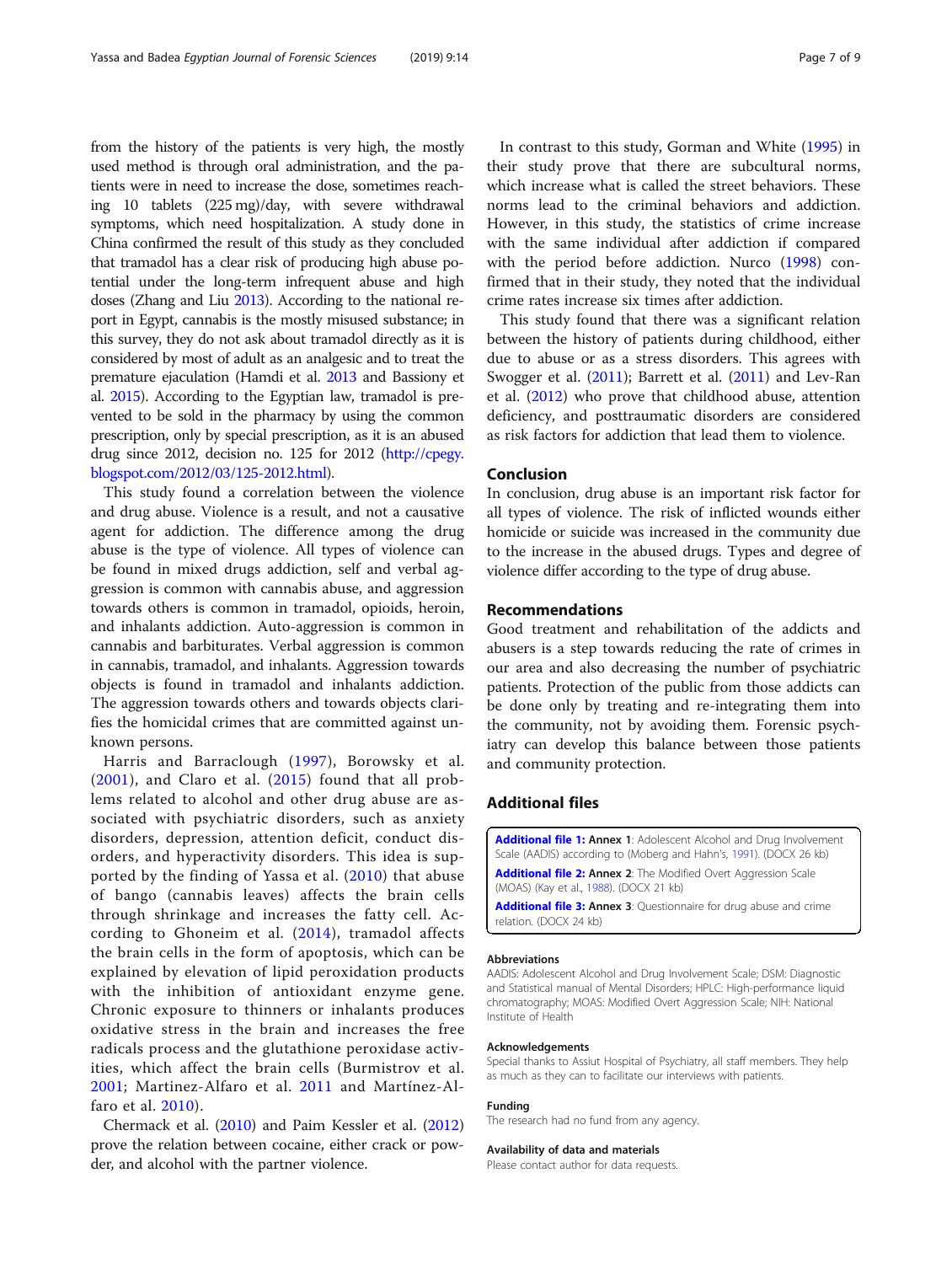## <span id="page-7-0"></span>Authors' contributions

HAY contributed in the idea of the research, made the questionnaires and ensured their validity, meet the patients, wrote the research with the statistics. STB validated the questionnaire, meet the patients, and revised the manuscript. Both authors read and approved the final manuscript.

#### Ethics approval and consent to participate

Ethical approval was taken from the "General Secretariat of Mental Health and Addiction Treatment, Ministry of Health, Egypt" it can be available at the need.

Consent from patients also taken before the beginning of the research.

#### Consent for publication

The research paper did not contain any videos or personal data.

#### Competing interests

The authors declare that they have no competing interests.

#### Publisher's Note

Springer Nature remains neutral with regard to jurisdictional claims in published maps and institutional affiliations.

#### Author details

<sup>1</sup> Forensic Medicine and Clinical Toxicology Department, Assiut University, Asyut, Egypt. <sup>2</sup>Assiut Psychiatric Hospital, Asyut, Egypt.

### Received: 19 October 2018 Accepted: 6 March 2019 Published online: 30 March 2019

#### References

- Alsirafy S, Saleh R, Fawzy R, Alnagar A, Hammad A, El Sherief W, Farag D, Radwan R (2015) The fear of using tramadol for pain control (tramadolophobia) among Egyptian patients with cancer. J Opioid Manag 11(6):474–480
- Barrett EL, Mills KL, Teesson M (2011) Hurt people who hurt people: violence amongst individuals with comorbid substance use disorder and posttraumatic stress disorder. Addict Behav 36:721–728. [https://doi.org/10.1016/j.](https://doi.org/10.1016/j.addbeh.2011.02.005) [addbeh.2011.02.005](https://doi.org/10.1016/j.addbeh.2011.02.005)
- Bassiony M, Salah El-Deen G, Yousef U, Raya Y, Abdel-Ghani M, El-Gohari H, Atwa S (2015) Adolescent tramadol use and abuse in Egypt. Am J Drug Alcohol Abuse 41(3):206–211. <https://doi.org/10.3109/00952990.2015.1014959>
- Boles S, Miotto K (2003) Substance abuse and violence: a review of the literature. Aggress Violent Behav 8:155–174. [https://doi.org/10.1016/S1359-](https://doi.org/10.1016/S1359-1789(01)00057-X) [1789\(01\)00057-X](https://doi.org/10.1016/S1359-1789(01)00057-X)
- Borowsky IW, Ireland M, Resnick MD (2001) Adolescent suicide attempts: risks and protectors. Pediatrics 107(3):485–493
- Burmistrov SO, Arutyunyan AV, Stepanov MG, Oparina TI, Prokopenko VM (2001) Effect of chronic inhalation of toluene and dioxane on activity of free radical processes in rat ovaries and brain. Bull Exp Biol Med 132:832–836. [https://doi.](https://doi.org/10.1023/A:101310631) [org/10.1023/A:101310631](https://doi.org/10.1023/A:101310631)
- Chermack ST, Grogan-Kaylor A, Perron BE et al (2010) Violence among men and women in substance use disorder treatment: a multilevel event-based analysis. Drug Alcohol Depend 112(3):194–200. [https://doi.org/10.1016/j.](https://doi.org/10.1016/j.drugalcdep.2010.06.005) [drugalcdep.2010.06.005](https://doi.org/10.1016/j.drugalcdep.2010.06.005)
- Claro H, Oliveira M, Bourdreaux J, Fernandes I, Pinho P, Tarifa R (2015) Drug use, mental health and problems related to crime and violence aross sectional study. Rev Latino Am Enfermagem 23(6):1173–1180. [https://doi.org/10.1590/](https://doi.org/10.1590/0104-1169.0478.2663) [0104-1169.0478.2663](https://doi.org/10.1590/0104-1169.0478.2663)
- Epstein DH, Preston KL, Jasinski DR (2006) Abuse liability, behavioral pharmacology, and physical-dependence potential of opioids in humans and laboratory animals: lessons from tramadol. Biol Psychol 73(1):90–99. [https://](https://doi.org/10.1016/j.biopsycho.2006.01.010) [doi.org/10.1016/j.biopsycho.2006.01.010](https://doi.org/10.1016/j.biopsycho.2006.01.010)
- Fawzi MM (2011) Some medicolegal aspects concerning tramadol abuse: the new Middle East youth plague 2010. An Egyptian overview. Egypt J Forensic Sci 1:99–102
- Federal Register (FR) (2017) Mandatory guidelines for federal workplace drug testing programs, vol 82, p 13
- Feldkamp CS (2010) Immunological reactions. In: Kaplan LA, Pesce AJ (eds) Clinical chemistry: theory, analysis, and correlation. Mosby, St. Louis, pp 151–179
- Ghoneim F, Khalaf H, Elsamanoudy A, Helaly A (2014) Effect of chronic usage of tramadol on motor cerebral cortex and testicular tissues of adult male albino

rats and the effect of its withdrawal: histological, immunohistochemical and biochemical study. Int J Clin Exp Pathol 7(11):7323–7341

- Gorman DM, White HR (1995) You can choose your friends, but do they choose your crime? Implications of differential association theories for crime prevention policy. In: Barlow H (ed) Criminology and public policy: putting theory to work. Westview Press, Boulder
- Hamdi E, Gawad T, Khoweiled A, Sidrak AE, Amer D, Mamdouh R, Fathi H, Loza N (2013) Lifetime prevalence of alcohol and substance abuse in Egypt: a community survey. Subst Abus 34:97–114. [https://doi.org/10.1080/08897077.](https://doi.org/10.1080/08897077.2012.677752) [2012.677752](https://doi.org/10.1080/08897077.2012.677752)
- Hamdi E, Sabry N, Sedrak A, Khowailed A, Loza N (2016) Sociodemographic Indicators for Substance Use and Abuse in Egypt. J Addiction Prevention. 4(1):8
- Harris EC, Barraclough B (1997) Suicide as an outcome for mental disorders. A meta-analysis. Br J Psychiatry 170(3):205–228
- Ilgen M (2011) The link between substance abuse, violence and suicide. Psychiatr Times 28(1):1–7
- Kay SR, Wolkenfelf F, Murrill LM (1988) Profiles of aggression among psychiatric patients: I. Nature and prevalence. J Nerv Ment Dis 176:539–546
- Lev-Ran S, Aviram A, Braw Y et al (2012) Clinical correlates of cannabis use among adolescent psychiatric inpatients. Eur Psychiatry 27:470–475. [https://](https://doi.org/10.1016/j.eurpsy.2011.11.002) [doi.org/10.1016/j.eurpsy.2011.11.002](https://doi.org/10.1016/j.eurpsy.2011.11.002)
- Martínez-Alfaro M, Cárabez-Trejo A, Gallegos-Corona MA, Pedraza-Aboytes G, Hernández-Chan NG, Leo-Amador GE (2010) Thinner inhalation effects on oxidative stress and DNA repair in a rat model of abuse. J Appl Toxicol 30(3): 226–232. <https://doi.org/10.1002/jat.1488>
- Martinez-Alfaro M, Contreras Y, Carabez-Trejo A, Leo-Amador G (2011) Oxidative stress effects of thinner inhalation. Indian J Occup Environ Med 15(3):87–92. <https://doi.org/10.4103/0019-5278.93195>
- Meyer AL, Cohen R, Edmonds T, Masho S (2008) Developing a comprehensive approach to youth violence prevention in a small city. Am J Prev Med 34(3 Suppl):S13–S20. <https://doi.org/10.1016/j.amepre.2007.12.006>
- Moberg, Hahn (1991) Adolescent drug involvement scale. J Adolesc Chem Depend 2:75–88
- Moller KE, Lee KC, Kissack JC (2008) Urine drug screening: practical guide for clinicians. Mayo Clin Proc 83(1):66–76. <https://doi.org/10.4065/83.1.66>
- National Institute of Drug Abuse (2017): The science of drug abuse and addiction. [https://www.drugabuse.gov/ publications /media-guide/science](https://www.drugabuse.gov/%20publications%20/media-guide/science-drug-abuse-addiction-basics)[drug-abuse-addiction-basics](https://www.drugabuse.gov/%20publications%20/media-guide/science-drug-abuse-addiction-basics)
- Nazarzadeh M, Bidel Z, Carson KV (2014) The association between tramadol hydrochloride misuse and other substances use in an adolescent population: phase I of a prospective survey. Addict Behav 39(1):333–337. [https://doi.org/](https://doi.org/10.1016/j.addbeh.2013.09.013) [10.1016/j.addbeh.2013.09.013](https://doi.org/10.1016/j.addbeh.2013.09.013)
- Nurco DN (1998) A long-term program of research on drug use and crime. Subst Use Misuse 33:1817–1837. <https://doi.org/10.3109/10826089809059323>
- Paim Kessler FH, Barbosa Terra M, Faller S et al (2012) Crack users show high rates of antisocial personality disorder, engagement in illegal activities and other psychosocial problems. Am J Addict 21:370–380. [https://doi.org/10.](https://doi.org/10.1111/j.1521-0391.2012.00245.x) [1111/j.1521-0391.2012.00245.x](https://doi.org/10.1111/j.1521-0391.2012.00245.x)
- Qureshi N, Al Ghamdy Y, Al Habeeb T (2000) Drug addiction: a general review of new concepts and future challenges. East Mediterr Health J 6(4):723–734
- Radbruch L, Glaeske G, Grond S, Munchberg F, Scherbaum N, Storz E, Tholen K, Zagermann-Muncke P, Zieglgansberger W, Hoffmann-Menzel H, Greve H, Cremer-Schaeffer P (2013) Topical review on the abuse and misuse potential of tramadol and tilidine in Germany. Subst Abus 34(3):313–320. [https://doi.](https://doi.org/10.1080/08897077.2012.735216) [org/10.1080/08897077.2012.735216](https://doi.org/10.1080/08897077.2012.735216)
- Rakhawy YT, Ewaida M, El-Kott S, Faheem A, Abdulwahab MM, et al. (1996) The General Secretariat of Mental Health- MOH: The National Research on Addiction (use, abuse, dependency and addiction) preliminary report, MOH
- Swogger MT, Conner KR, Walsh Z, Maisto SA (2011) Childhood abuse and harmful substance use among criminal offenders. Addict Behav 36:1205– 1212. <https://doi.org/10.1016/j.addbeh.2011.07.025>
- Taghaddosinejad F, Mehrpour O, Afshari R, Seghatoleslami A, Abdollahi M, Dart RC (2011) Factors related to seizure in tramadol poisoning and its blood concentration. J Med Toxicol 7(3):183–188. <https://doi.org/10.1007/s13181-011-0168-0>
- Tiet QQ, Ilgen MA, Byrnes HF, Moos RH (2006) Suicide attempts among substance use disorder patients: an initial step toward a decision tree for suicide management. Alcohol Clin Exp Res 30:998–1005. [https://doi.org/10.](https://doi.org/10.1111/j.1530-02777.2006.00114.x) [1111/j.1530-02777.2006.00114.x](https://doi.org/10.1111/j.1530-02777.2006.00114.x)
- Woody GE, Senay EC, Geller A, Adams EH, Inciardi JA, Schnoll S, Munoz A, Cicero TJ (2003) An independent assessment of MEDWatch reporting for